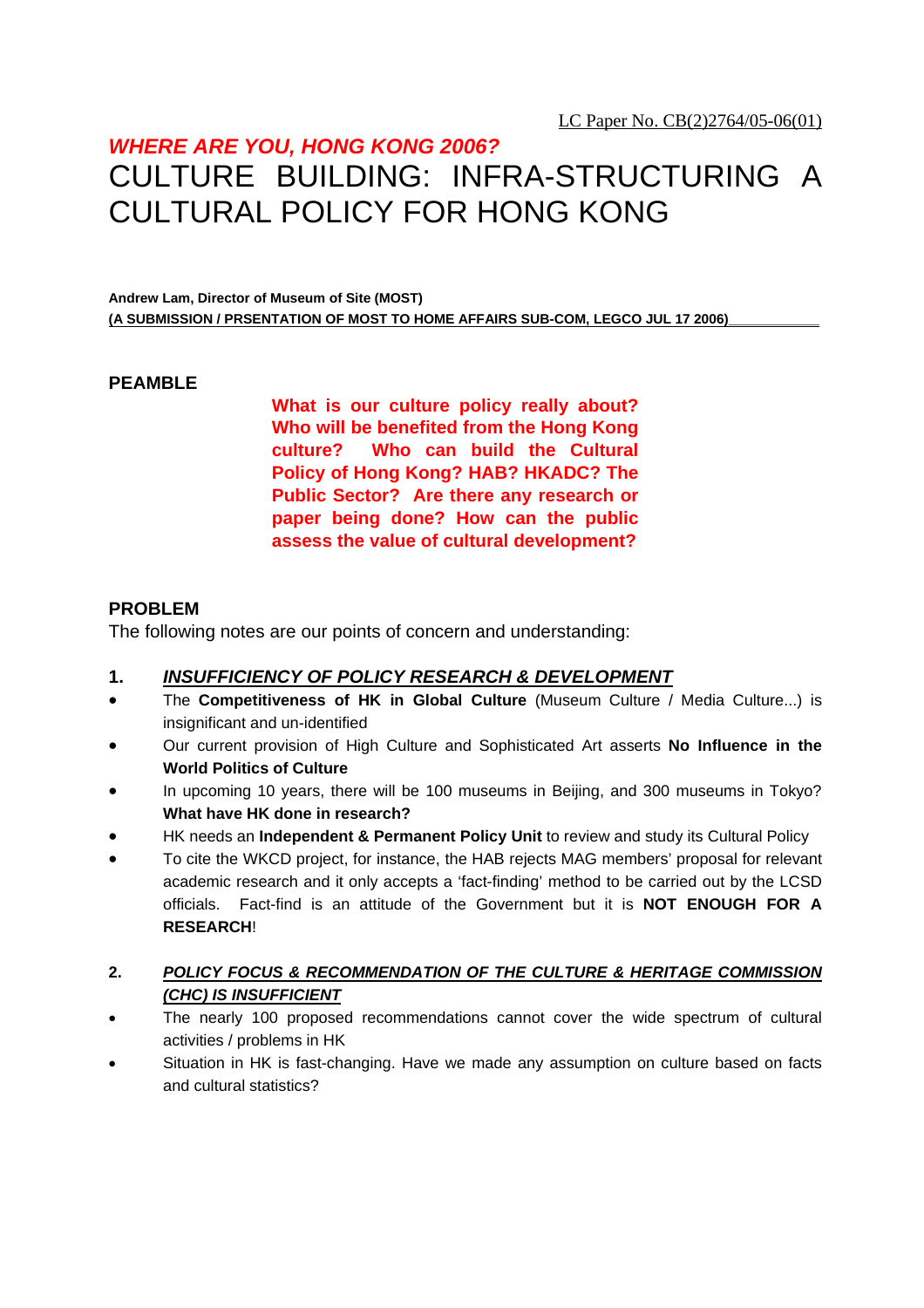#### *3. INAPPROPRIATE FUNDING MECHANISM FOR POLICY DEVELOPMENT& IMPLEMENTATION*

- The **FUND AVAILABLE for HKADC** is inadequate. Administrative support of professional art organizations and individual artists is inadequate.
- Comparatively speaking, the NGOs in the field of social welfare are more supported. **Culture is of less importance than Social Welfare!**
- No Funding Support for a Heritage Research Plan / PRD Cultural Analysis by independent scholars / NPOs / NGOs
- HKADC has a Narrow Scope of Funding and HK needs an **Cultural Endowment Fund**

#### *4. INCOMPREHENSIVENESS OF CULTURAL POLICY*

#### **4.1. FOOT BINDING FOR MUSEUM DEVELOPMENT**

**Pride or Prejudice**: What is the Government's Attitude towards Non-Government Museums (NGM) in the Private Sector?

• NGM such as the Medical Museum has never been patronized

#### **Any Strategy for Museum Promotion & Patronage?**

- The Conspiracy for Stepping Down of NGMs in HK, Any Museum Fund for application?
- The West Kowloon Museum Builders can only propose museum subjects without an overall Museum Policy & Strategy view or information back-up

#### **Any Strategic Vision for Non-Government Museums (NGMs)?**

#### **Any Policy for Preservation of Heritage Building?**

- How the Museum of HKMMS and Dr. Sun Yat Sen Museum were formed?
- Dr. Thersa Tang Museum? Bruce Lee Museum?

#### **Any Policy Frame-work for Preserving a Site?**

• Any policy back up for the development of the Museum of Tung Ping Chau, Museum of Tai Po Stilt Houses, Museum of Site (alternative community space at Kat Hing Wai Walled Village)

#### **Any Policy for Preserving Historic Document and Department's History?**

• The Museum of Police, Museum of Correctional Services, HK Planning & Infrastructure Exhibition Gallery were not policy-outcome of the LCSD

#### **Any Policy for furthering the development of the Leisure & Cultural Services?**

• Any LCSD's District Museum for popular, visual or material culture?

#### **4.2. DISTRICT BLINDNESS**

- **Cultural Policy / Community Policy** in support of community development have never been discoursed
- **Proportion of Fund** allocated to Cultural Activities in District Council is unclear / No Policy
- No Planning / Resource for Developing **Inter-district/District's Art & Cultural Facility**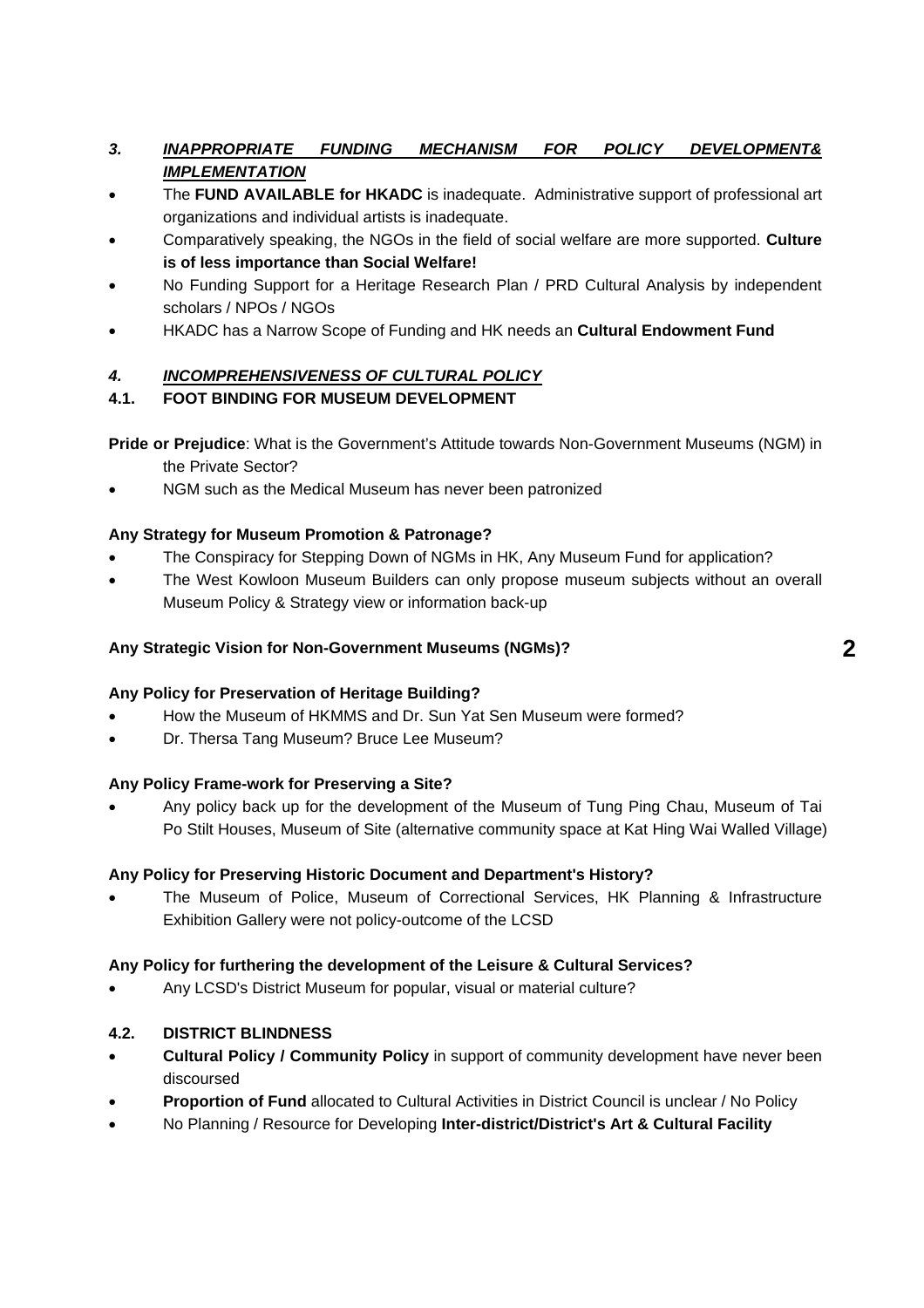- The 18 District Councils fail to provide any **incentive** to attract professional and visionary cultural workers in the involvement of district renewal schemes
- District Councilors do not have an **'Art Vision'** for the enhancement of visual / material environment
- The WKCD would become **a world class / international hub Without A District Vision**!

#### **4.3. CONFINEMENT OF MEDIA REVIEW**

The Current Review is confined to Public Broadcasters or strictly speaking, the RTHK

#### **4.4. POLICY FOR CULTURAL EXCHANGE**

- If HK has an international policy, there is no cultural exchange policy
- Should HK set up some Cultural Offices (w/ like Trade Offices) in International Cities?

#### **4.5. PUBLIC SPACE POLICY AND PUBLIC ART POLICY**

- A civil society makes sense if public space is re-created as a playing-field for public dialogue and public interest. With art, public space forges a focal point for the city. Without art, public space becomes a culturally defined, but visually impaired landscape. The value of public space is its shared, physical social sphere, in which the public celebrates and acts within a common realm for a variety of purpose-built social functions, discussions and practices, with sitespecific installations, situational performances, time-based street actions, ephemeral community workshops or other events.
- Any Policy of using **Waterfront / Promenade?**
- **No Street Art / Street Cafe Policy!**
- **Where is % Art Policy?** S. Korea & Taiwan YES

#### **4.6. NO CREATIVE POLICY TO GROOM CREATIVE INDUSTRY**

- Is there any **Creative Person** working in high-level administration?
- What is the **General Policy and End-Goal of CEPA?** Can they be spelled out at this moment? Why CEPA has to go through stage 1, II & III? What will be the final shape of CEPA IV, IV, VI?
- Land Use Policy / Immigration Policy / Culture Fair / Film Fair... / *Renaissance Report 2000* (Singapore)
- **NO POLICY PAPER HAS YET BEEN RELEASED BY THE HAB!!! Why?**

#### **4.7. NO POLICY FOR LIBRARY OR READERSHIP DEVELOPMENT**

- Any 2010-2 Book Policy for Senior Citizen?
- How to achieve the Variety of Book & Magazine available to public library? Any Acquisition Policy for the purchase of art & cultural books? Can we follow The Citizen Book Donation Scheme (US)?

#### **4.8. WHY NOT A STATUTORY BROAD FOR FILM & MEDIA DEVELOPMENT???**

**3**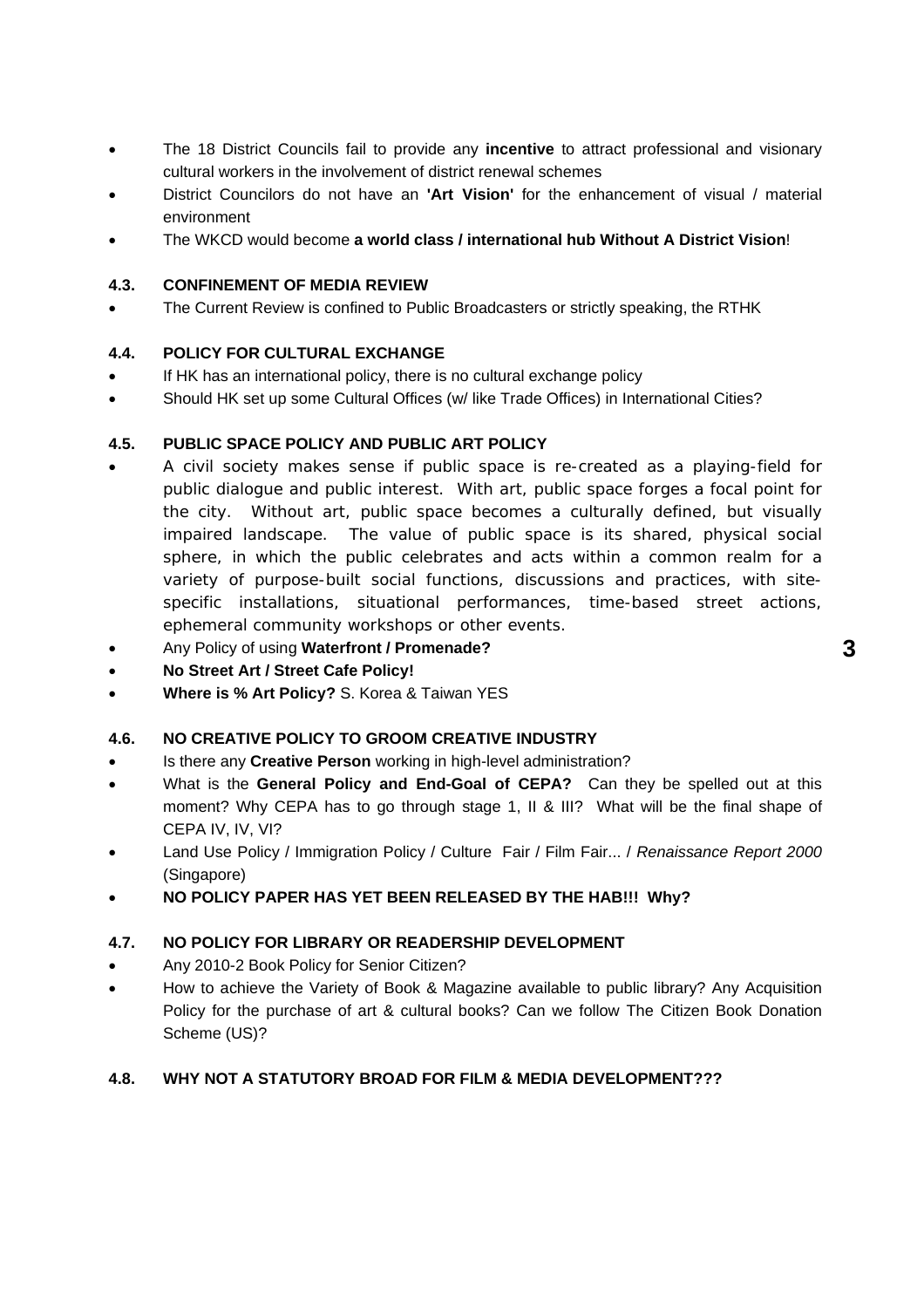#### **4.9. STRATEGY FOR REINFORCING HK'S LEAD STATUS OF PUBLISHING INDUSTRY IN ASIA**

- i.e. Consolidating the Revenue of Copyright, Any means to support the Development of Advance Technologies...
- **4.10. POLICY FOR XIQU or TRADITIONAL CHINESE OPERA: VENUE / RESOURCES / TERTIARY EDUCATION / MEDIATION OR BROAD-CASTING**
- What will the State of XIQU after **the dismantle of Sunbeam Theatre in 2009** and the kickoff of the WKCD in 2003?
- Any policy for **Xiqu Performance in public gardens**?

#### **5.** *SEGREGATION OF URBAN / PUBLIC POLICY WITH CULTURAL POLICY*

- Any Policy for Heritage Tourism, Eco-Tourism, Museum Tourism & other **Forms of Cultural Tourism**?
- Any Policy in collaboration with District Councils for the **Development of Local Culture**? i.e. Cultural Terrace in Ladder Street?
- Can our **Education Reform** tie in with the Creative Industry?

#### *6. A VISION FOR MAN*

- Where is our **Human & Resources Strategy**?
- Is the current policy/ strategy useful to attract **Creative, Talent Professionals** from the Great China Region or overseas countries?
- **•** How can the **hardware / infrastructural building** without the building up of human resources? 4
- If the WKCD is to be developed in phasing stages, can the development of relevant **human resources be groomed on a compatible status**.

#### **7.** *SEGREGATION OF POWER IN-BETWEEN GOVERNMENT BUREAUs*

- Are **the HAB & the CITB** (Commerce, Industry and Technology Bureau) working together in promoting creative industries?
- What is the **Policy Blueprint** to be shared?

#### **POLICY RECOMMENDATION**

**POLICY IMPLICATION**: A bottom-up + top-down, transparent form of CONSULTATION and **COMMUNICATION** 

**A NEW INFRASTRUCTURE** is needed to be forged to incorporate CITIZENS' VIEW

It could be transformed if necessarily to A STATUTORY BODY

R & D must be launched immediately

THE HAB SHOULD RELEASE **THE CULTURAL STRATEGY IN A POLICY PAPER (I.E. A 5-YEAR STRATEGIC PLAN)** FROM TIME TO TIME TO MEET THE STRATEGIC DEVELOPMENT OF HK

**(15.7.2006)** 

**Contact: artopia\_net@yahoo.com / +852-9802-9440**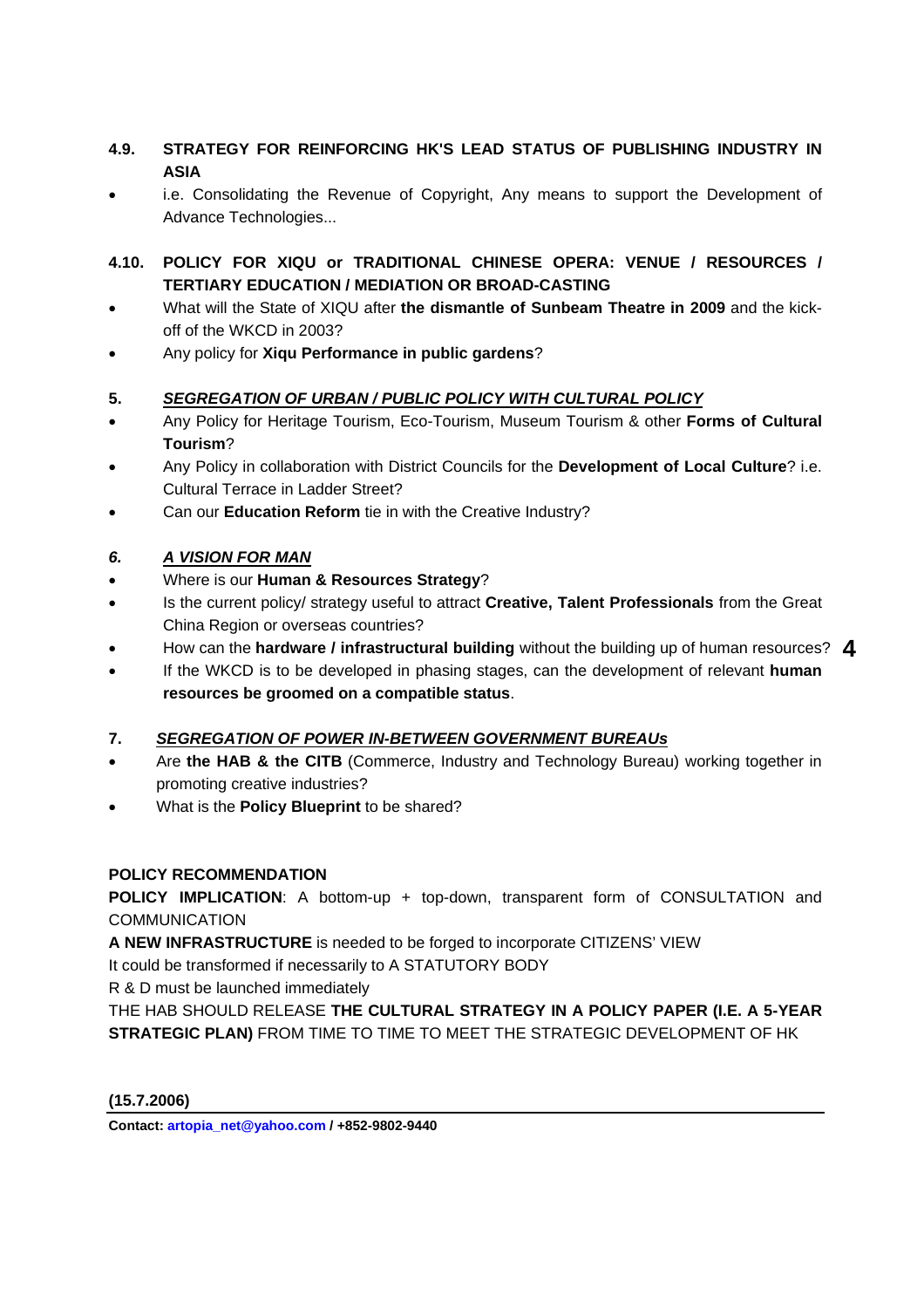# **HAB, Are you Sleeping?**

**5**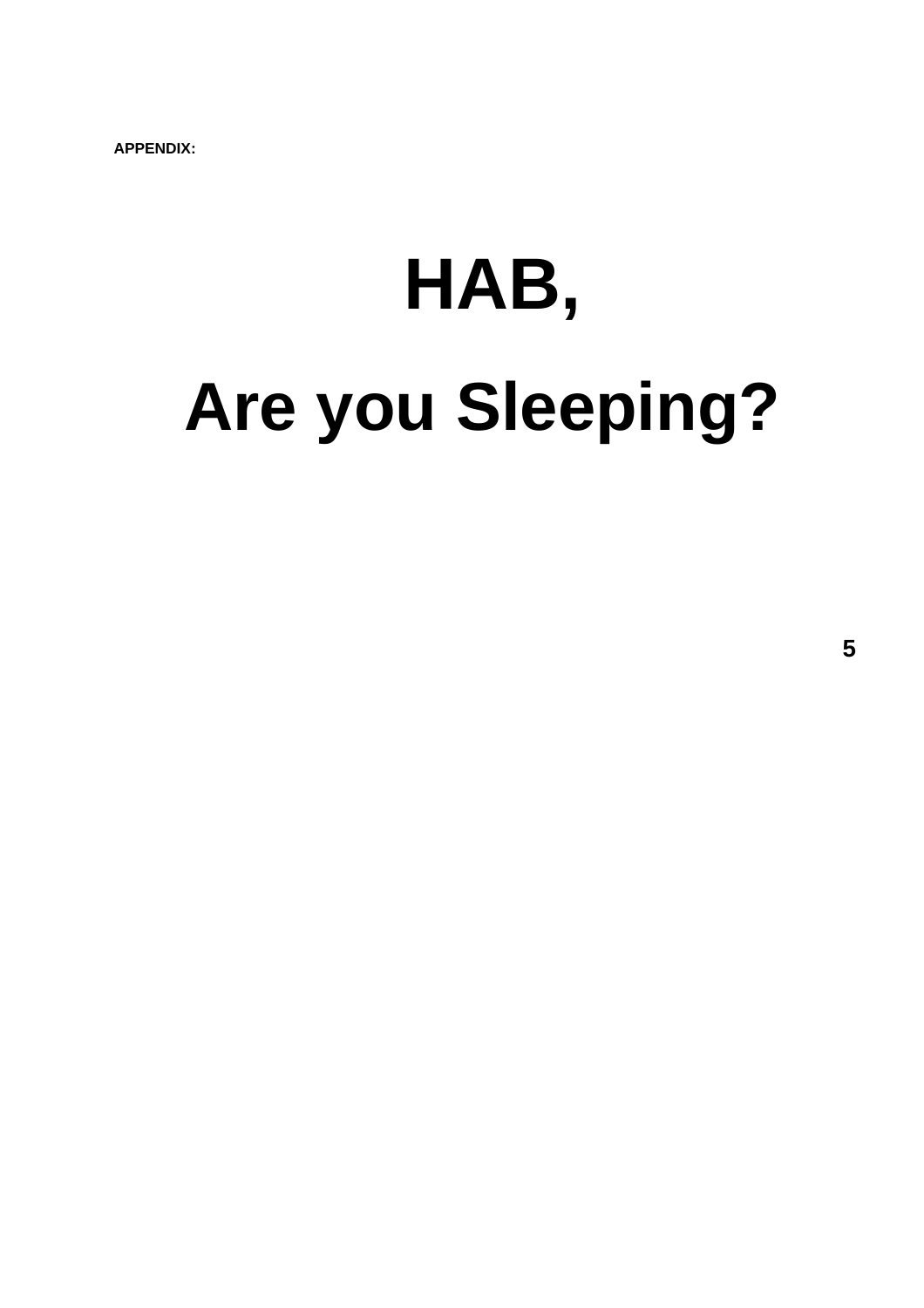## **Singapore:**

## **RENAISSANCE CITY REPORT**

#### **Published in SINGAPORE March 2000 by Ministry of Information and the Arts http://www.getforme.com/Arts\_RenaissanceCityReport.htm**

#### ISBN 9971 88 743 6

This report has two aims:

a. To establish Singapore as **a global arts city.** We want to position Singapore as a key city in the Asian renaissance of the 21st century and a cultural centre in the glbalised world. The idea is to be one of the top cities in the world to live, work and play in, where there is an environment conducive to creative and knowledge-based industries and talent.

b. To provide **cultural ballast** in our nation-building efforts. In order to strengthen Singaporeans' sense of national identity and belonging. We need to inculcate an appreciation of our heritage and strengthen the SIngapore Heartbeat through **the creation and sharing of Singapore stories**, be it film, theatre, dance, music, literature or the visual arts.

Six key strategies for developing the arts and heritage sectors are proposed:

- 1. Develop **a strong arts and cultural base**
- 2. Develop **flagship and major arts companies**
- 3. Recognise and groom **talent**
- 4. Provide **good infrastructure and facilities**
- 5. Go **international**
- 6. Develop **an arts and cultural "renaissance" economy**

*This report was accepted by the Singapore Government and announced in Parliament by Mr LEE Yock Suan, then* **Minister for Information and the Arts***, on 9 Mar 2000.*

**6**